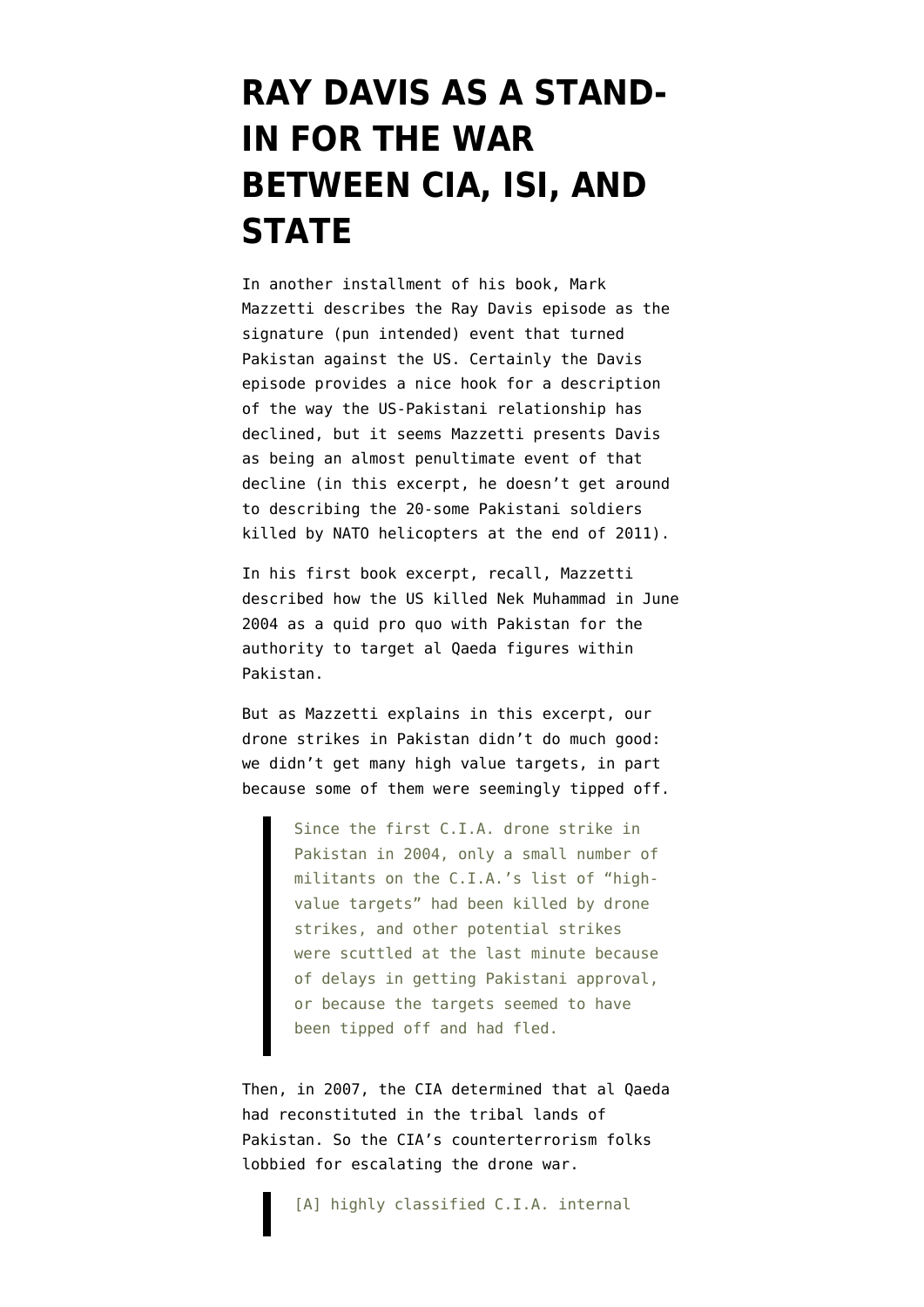memo, dated May 1, 2007, concluded that Al Qaeda was at its most dangerous since 2001 because of the base of operations that militants had established in the tribal areas. That assessment became the cornerstone of a yearlong discussion about the Pakistan problem. Some experts in the State Department warned that expanding the C.I.A. war in Pakistan would further stoke anti-American anger on the streets and could push the country into chaos. But officials inside the C.I.A.'s Counterterrorism Center argued for escalating the drone campaign without the I.S.I.'s blessing.

## So after a year of debate, the CIA told General Kayani that they were going to operate unilaterally in Pakistan.

[I]n July 2008, when C.I.A. officers in Islamabad paid a visit to Gen. Ashfaq Parvez Kayani, the Pakistani Army chief, to tell him that President Bush had signed off on a set of secret orders authorizing a new strategy in the drone wars. No longer would the C.I.A. give Pakistan advance warning before launching missiles from Predator or Reaper drones in the tribal areas. From that point on, the C.I.A. officers told Kayani, the C.I.A.'s killing campaign in Pakistan would be a unilateral war.

Side note: Mazzetti's original story described the initial drone strikes as an agreement between ISI and CIA. Here, Kayani plays a central role, though the rest of this installment affirms the later central role of Lt. Gen. Ahmad Shuja Pasha, the head of the ISI. I'm interested in whether we played Pakistan's military off of ISI.

At this point of his story, Mazzetti only describes this as an escalation, followed by a declining relationship with CIA.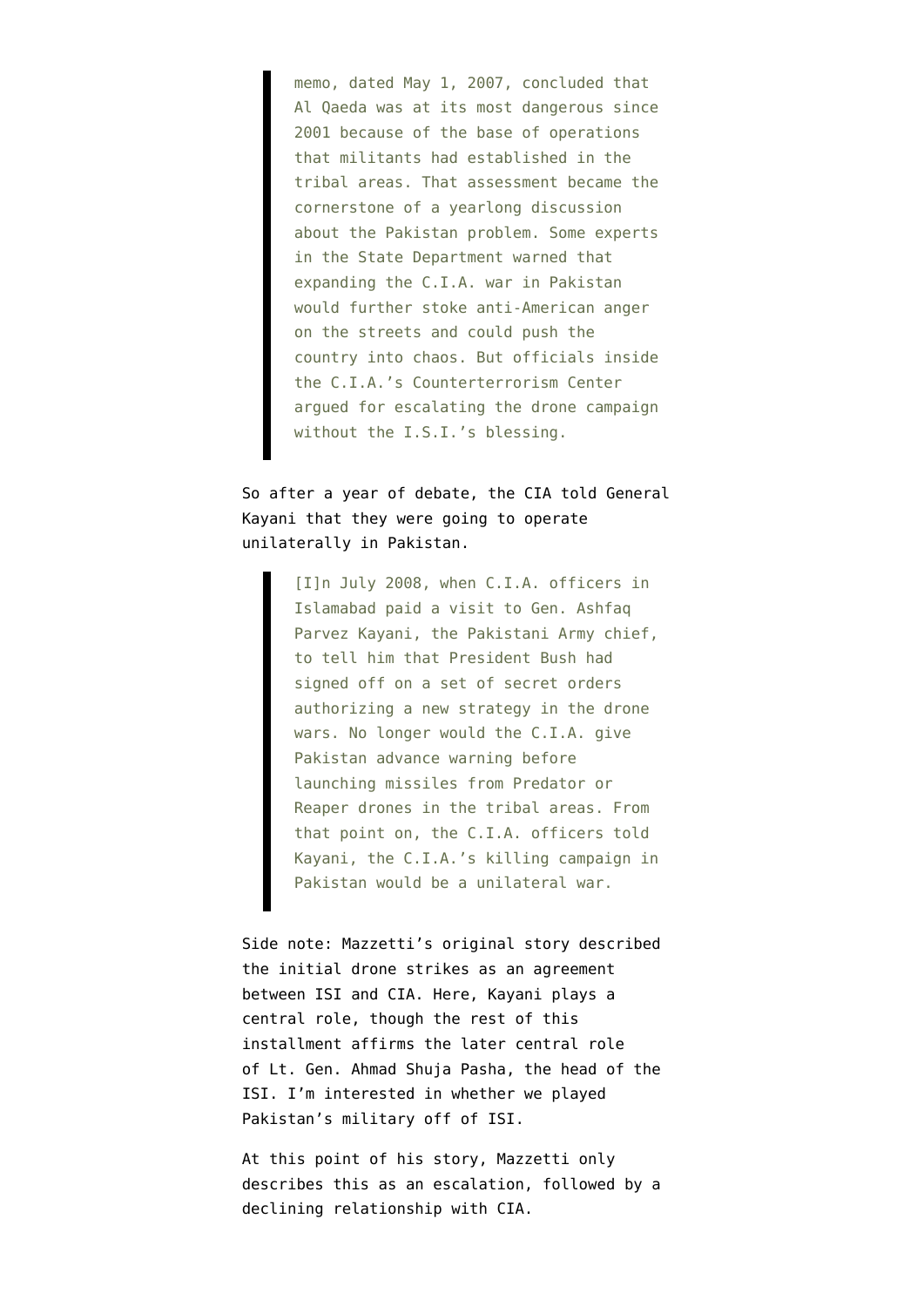So, in July 2008, when the C.I.A.'s director, Michael Hayden, and his deputy, Stephen Kappes, came to the White House to present the agency's plan to wage a unilateral war in the mountains of Pakistan, it wasn't a hard sell to a frustrated president. That began the relentless, years-long drone assault on the tribal areas that President Obama continued when he took office. And as the C.I.A.'s relationship with the I.S.I. soured, Langley sent station chiefs out to Islamabad who spent far less time and energy building up good will with Pakistani spies than their predecessors had. From 2008 on, the agency cycled a succession of seasoned case officers through Islamabad, and each left Pakistan more embittered than the last. One of them had to leave the country in haste when his identity was revealed in the Pakistani press. The C.I.A. suspected the leak came from the I.S.I.

Many paragraphs in his story later, he describes signature strikes and the associated "military aged male" standard. Mazzetti doesn't describe how the two developments both exacerbated the problem. In fact, according to Mazzetti's NYT colleagues' reporting from 2008, the decision to use signature strikes actually [precedes this](http://www.nytimes.com/2008/02/22/washington/22policy.html?_r=0) [change by six months](http://www.nytimes.com/2008/02/22/washington/22policy.html?_r=0). And as [Greg Miller laid](http://www.washingtonpost.com/world/national-security/at-cia-a-convert-to-islam-leads-the-terrorism-hunt/2012/03/23/gIQA2mSqYS_print.html) [out last year](http://www.washingtonpost.com/world/national-security/at-cia-a-convert-to-islam-leads-the-terrorism-hunt/2012/03/23/gIQA2mSqYS_print.html), the impetus for the change in both strategies came from "Roger," the abrasive guy who took over the counterterrorism center in 2006. And Roger's campaign to make these changes preceded the 2007 report that said al Qaeda was reconstituting itself in the tribal lands.

> When Michael V. Hayden became CIA director in May 2006, Roger began laying the groundwork for an escalation of the drone campaign. Over a period of months, the CTC chief used regular meetings with the director to make the case that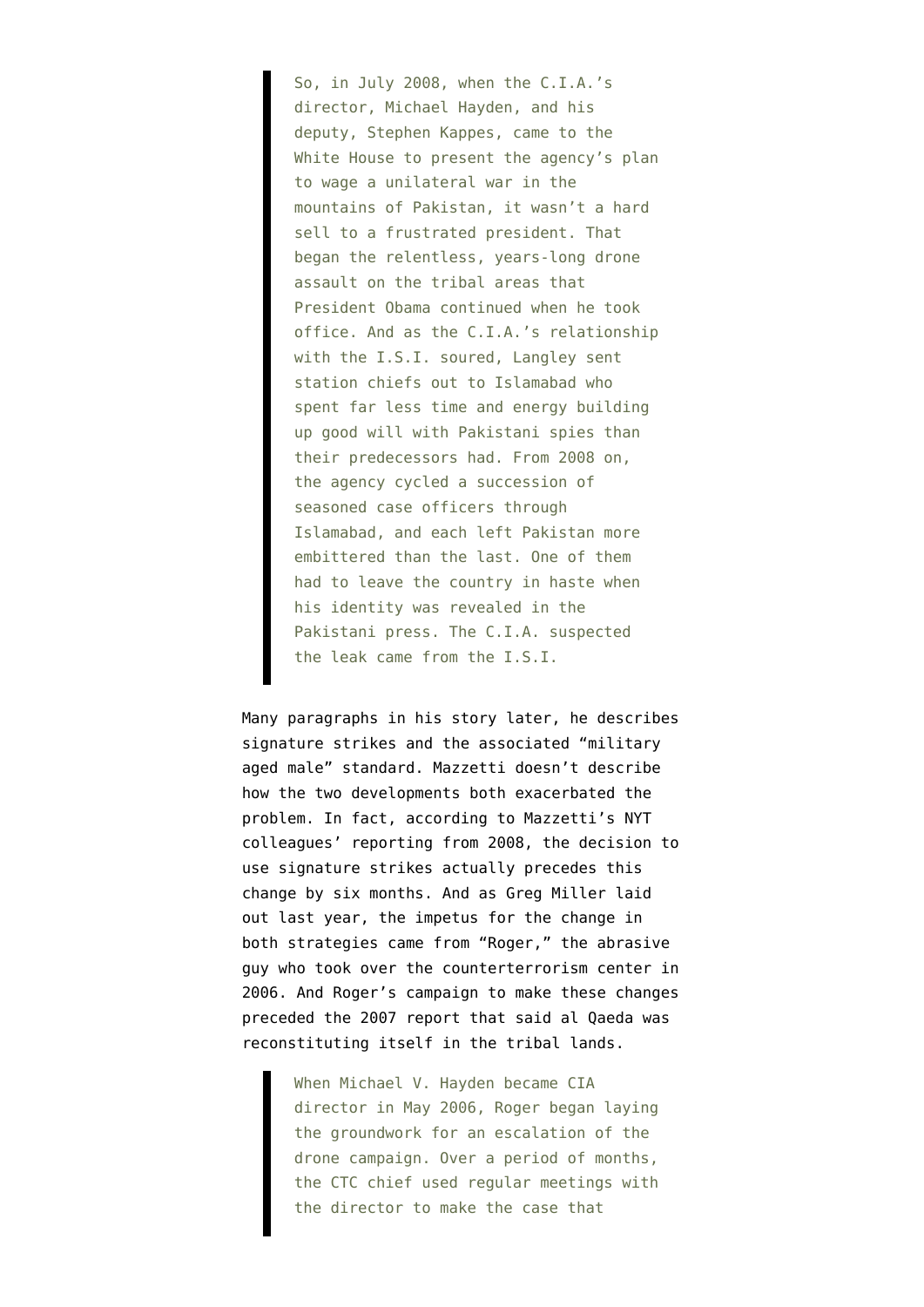intermittent strikes were allowing al-Qaeda to recover and would never destroy the threat.

"He was relentless," said a participant in the meetings. Roger argued that the CIA needed to mount an air campaign against al-Qaeda "at a pace they could not absorb" and warned that "after the next attack, there would be no explaining our inaction."

Under Hayden, the agency abandoned the practice of notifying the Pakistanis before launching strikes, and the trajectory began to change: from three strikes in 2006 to 35 in 2008.

A second proposal from the CTC chief, a year or so later, had even greater impact.

"He came in with a big idea on a cold, rainy Friday afternoon," said a former high-ranking CIA official involved in drone operations. "It was a new flavor of activity, and had to do with taking senior terrorists off the battlefield."

The former official declined to describe the activity. But others said the CTC chief proposed launching what came to be known as "signature strikes," meaning attacks on militants based solely on their patterns of behavior.

Previously, the agency had needed confirmation of the presence of an approved al-Qaeda target before it could shoot. With permission from the White House, it would begin hitting militant gatherings even when it wasn't clear that a specific operative was in the drone's crosshairs.

Meanwhile, as Mazzetti describes, Ambassador Anne Patterson, who served in Pakistan from July 2007 to October 2010, largely supported the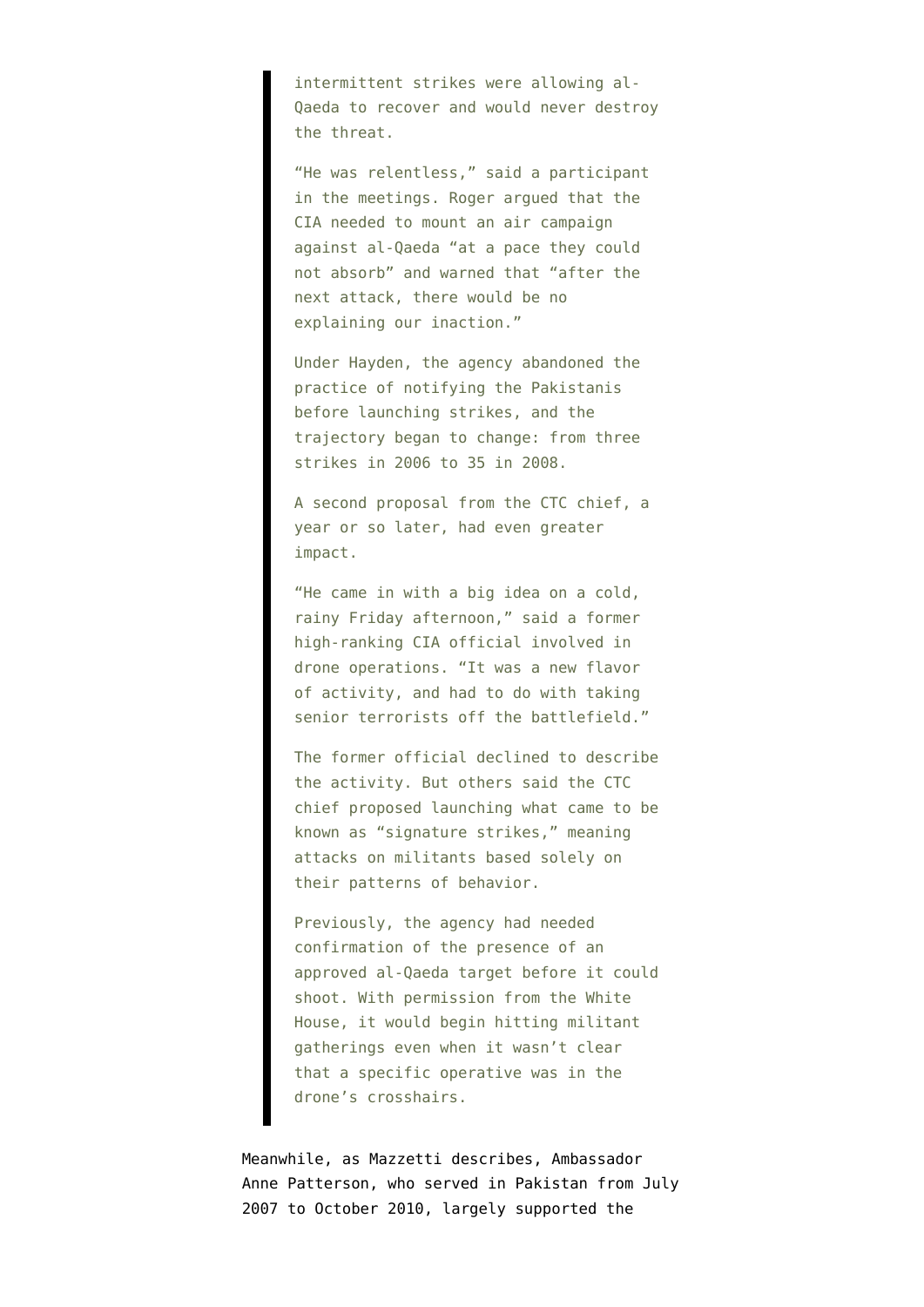Anne W. Patterson, an aggressive diplomat who, in the three years before Munter arrived, cultivated close ties to officials in the Bush and Obama administrations and won praise from the C.I.A. for her unflinching support for drone strikes in the tribal areas.

As the drone war escalated, the ISI seemed to thwart our other efforts, such as by detaining the guy we were hoping would broker a peace deal with the Taliban.

> Rumors had circulated inside Pakistan that Baradar wanted to cut a deal with the Americans and bring the Taliban to the negotiating table in Afghanistan. Had the I.S.I. somehow engineered the entire arrest, feeding intelligence to the C.I.A. so that Baradar could be taken off the street and the nascent peace talks spoiled? Had the I.S.I. played the C.I.A.? Months later, senior C.I.A. officials at Langley still couldn't answer those questions. Today, more than three years later, Mullah Baradar remains in Pakistani custody.

In other words, in the 3 years before Ray Davis shot two Pakistanis and Leon Panetta denied that he was CIA to Pakistan (which, from Mazzetti's reporting seems to be the real reason the Administration didn't want the American press to confirm the fact), ties between the US and Pakistan had already declined. Either because "Roger" is just a badass, or because the al Qaeda presence in tribal lands justified it, we decided operate unilaterally in Pakistan, and the ISI seemingly continued to thwart us.

What the Ray Davis episode did do, however, is escalate the tensions between CIA and State. Mazzetti's piece elaborates on previous reporting about how Cameron Munter, who took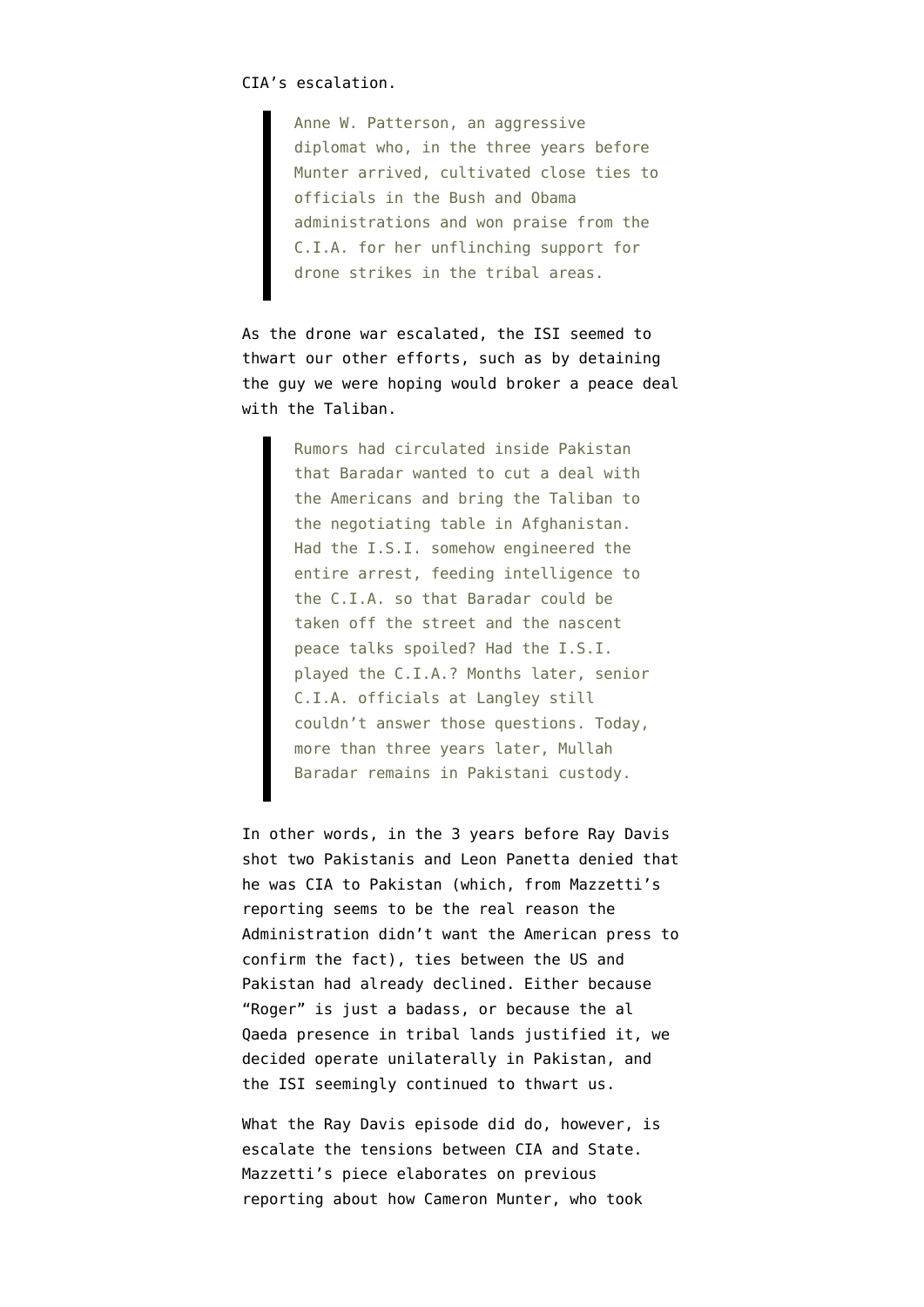over for Patterson, was much more skeptical about the efficacy of the drone strikes. His story adds many details about how Munter tried to do the smart thing to save Davis at first, by admitting he was a CIA contractor, only to have Panetta fuck that up.

Finally, Mazzetti provides support for an argument that [Jim has long been making:](http://www.emptywheel.net/2012/05/23/us-drone-strike-in-pakistan-reeks-of-political-retaliation-yet-again/) even within the Administration, some people believe the Datta Khal strike the day after Davis was freed was CIA's effort to retaliate over the Davis fiasco.

> The perils of this approach were laid bare on March 17, 2011, the day after Davis was released from prison and spirited out of the country. C.I.A. drones attacked a tribal council meeting in the village of Datta Khel, in North Waziristan, killing dozens of men. Ambassador Munter and some at the Pentagon thought the timing of the strike was disastrous, and some American officials suspected that the massive strike was the C.I.A. venting its anger about the Davis episode. More important, however, many American officials believed that the strike was botched, and that dozens of people died who shouldn't have. [my emphasis]

## Here's what Jim [has said](http://www.emptywheel.net/2012/05/23/us-drone-strike-in-pakistan-reeks-of-political-retaliation-yet-again/) about this in the past:

Drone strikes in Pakistan by the US have occasionally been interrupted by various diplomatic issues. For example, there was a lull of over a month at the height of negotiations over the release of Raymond Davis. One of the most notorious US drone strikes was on March 17, 2011, the day after Raymond Davis was released. This signature strike killed over 40, and despite US claims (was that you, John Brennan?), that those killed "[weren't gathering for a](http://www.nytimes.com/2011/03/18/world/asia/18pakistan.html?_r=3&ref=world) [bake sale](http://www.nytimes.com/2011/03/18/world/asia/18pakistan.html?_r=3&ref=world)" it was later determined that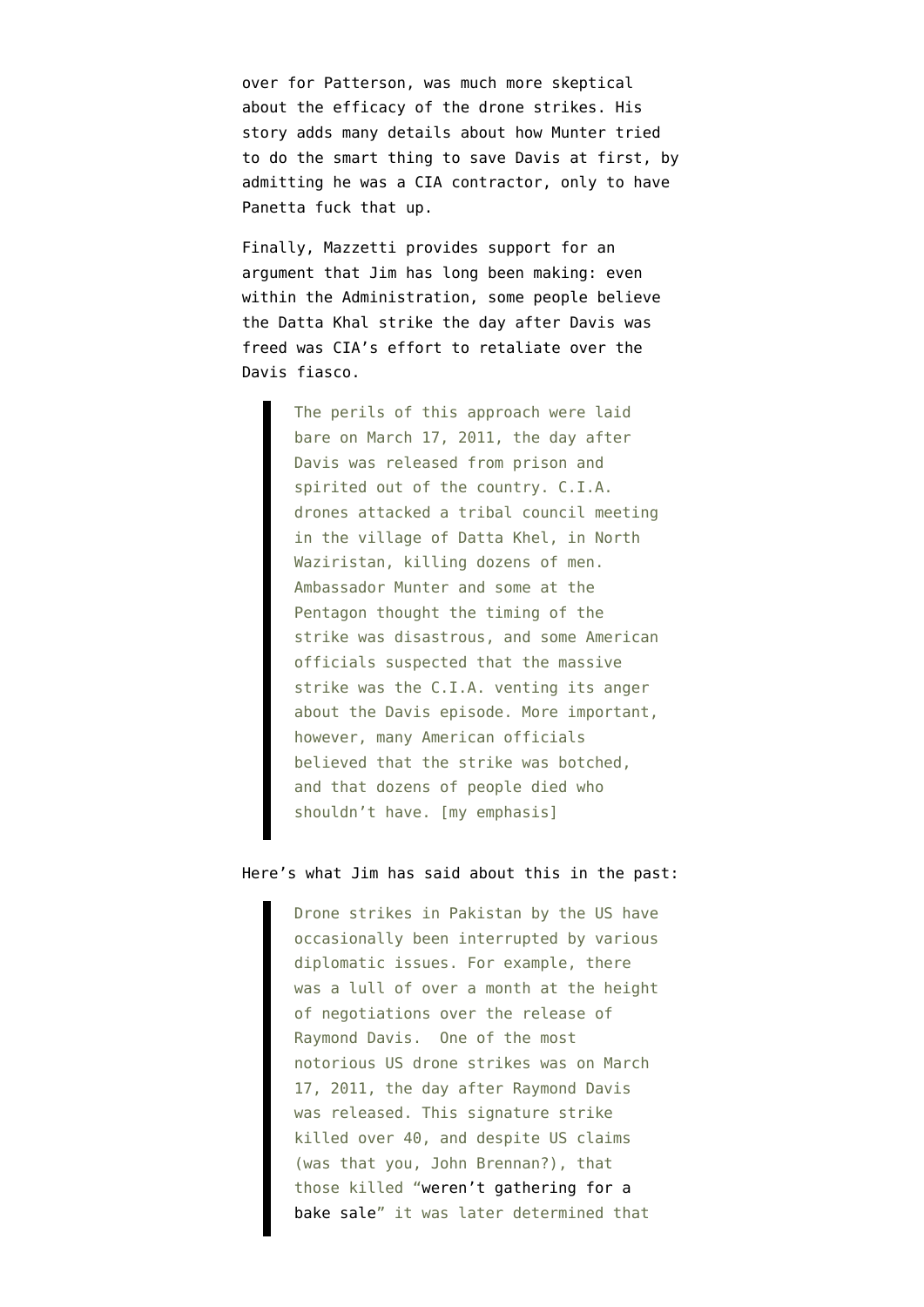the majority of those killed were indeed [civilians at a jirga to discuss](http://www.niemanwatchdog.org/index.cfm?fuseaction=Showcase.view&showcaseid=00177&forumaction=post&stoplayout=true&print=true) [local mineral rights](http://www.niemanwatchdog.org/index.cfm?fuseaction=Showcase.view&showcaseid=00177&forumaction=post&stoplayout=true&print=true). Because it was so poorly targeted, this strike always stood out in my mind as the product of an attitude where high-level US personnel demanded a target, no matter how poorly developed, simply to have something to hit since drone strikes had been on hold over the Davis negotiations and there was a need to teach Pakistan a lesson.

And Mazzetti hints at what Jim says more directly: this is the strike that John Brennan blatantly lied about, seemingly inventing the term "military aged male" to pretend that we weren't just shooting randomly and illegally.

It's a very long piece (and I'll probably have more to say about how the Munter/Hillary spat with Panetta seems to explain the [questions](http://www.emptywheel.net/2013/02/15/is-this-a-benghazi-question/) John Brennan got about chains-of-command in other countries, as well as questions about what Davis was really doing in Pakistan).

All that said, Mazzetti's piece seems to fall short of stating what seems to be the implication of the piece: We were played by Pakistan. They got us to use our drones for their own counterinsurgency, and then spent 4 years thwarting the efficacy of the drone strikes we won in response. And in response to that, we have embraced signature strikes, which have killed far more military aged males (and women and children), but seem only to have undermined Pakistan further.

Mazzetti leaves out one more set of critical details. He names Panetta and Hillary in their spat. He does not name Brennan as the guy who was lying about casualties in Datta Khel, and he does not name John Kerry as the guy who absconded with (at least) Ray Davis on his plane. That is, at least as described, this debate is something that took place in the past with no direct involvement from the folks